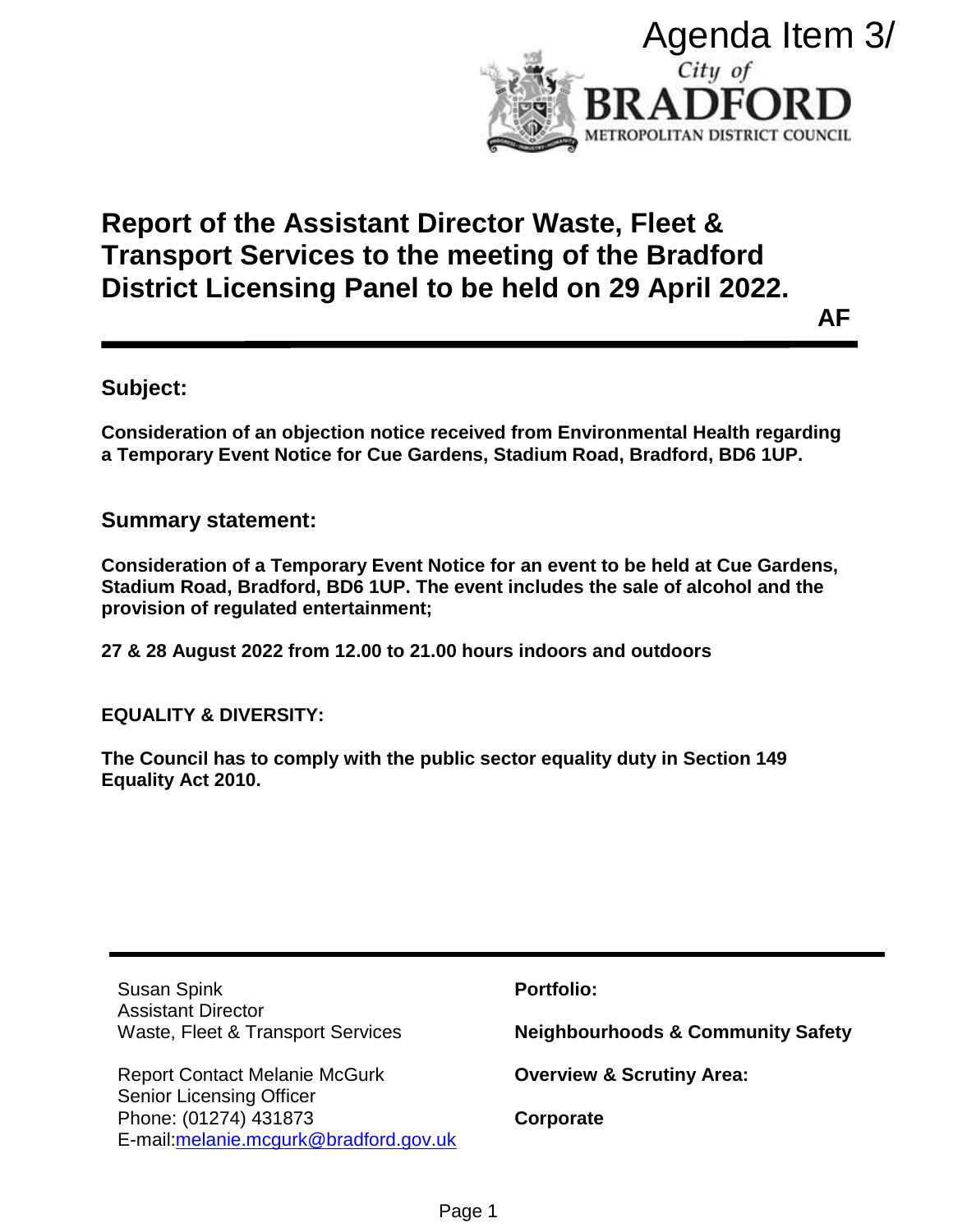## **1. SUMMARY**

A Temporary Event Notice has been served for the sale of alcohol and provision of regulated entertainment at a proposed event to be held at Cue Gardens, Stadium Road, Bradford, BD6 1UP. The proposed dates and times of the event are:

27 & 28 August 2022 from 12.00 to 21.00 hours Music to be played outside until 19.00 hours

The Environmental Health Officer has submitted an objection notice to the Temporary Event Notice.

## **2. BACKGROUND**

## 2.1 **The premises user**

Mr Sean Christopher Lowe.

A copy of the notice is attached at Appendix 1.

## 2.2 **Counter notice received**

#### **Environmental Health**

The Environmental Health Officer has submitted a notice objecting to the proposed event on the grounds of prevention of public nuisance, due to on-going complaints regarding noise nuisance caused by amplified music and loud voices.

An Abatement Notice was served on 15 November 2021 and is still active. Despite the service of the Notice, the department has received reports that the noise is continuing and has open complaints about the venue.

A copy of the Environmental objection notice is attached at Appendix 2.

## **3. OTHER CONSIDERATIONS**

- 3.1 The Licensing Act 2003 facilitates the holding of temporary events at premises that are not otherwise licensed for licensable activities. Proposed events must involve no more than 499 people at any one time. There are also limits on the number of temporary events that can take place at any premises or can be organised by a premises user in a calendar year.
- 3.2 The Police and Environmental Health can object to a temporary event notice where they believe that allowing the event would undermine the licensing objectives. The Police and Environmental Health have 3 working days from receipt of the notice to serve an objection notice specifying the relevant issues.
- 3.3 On receipt of a valid objection notice from the Police or Environmental Health, the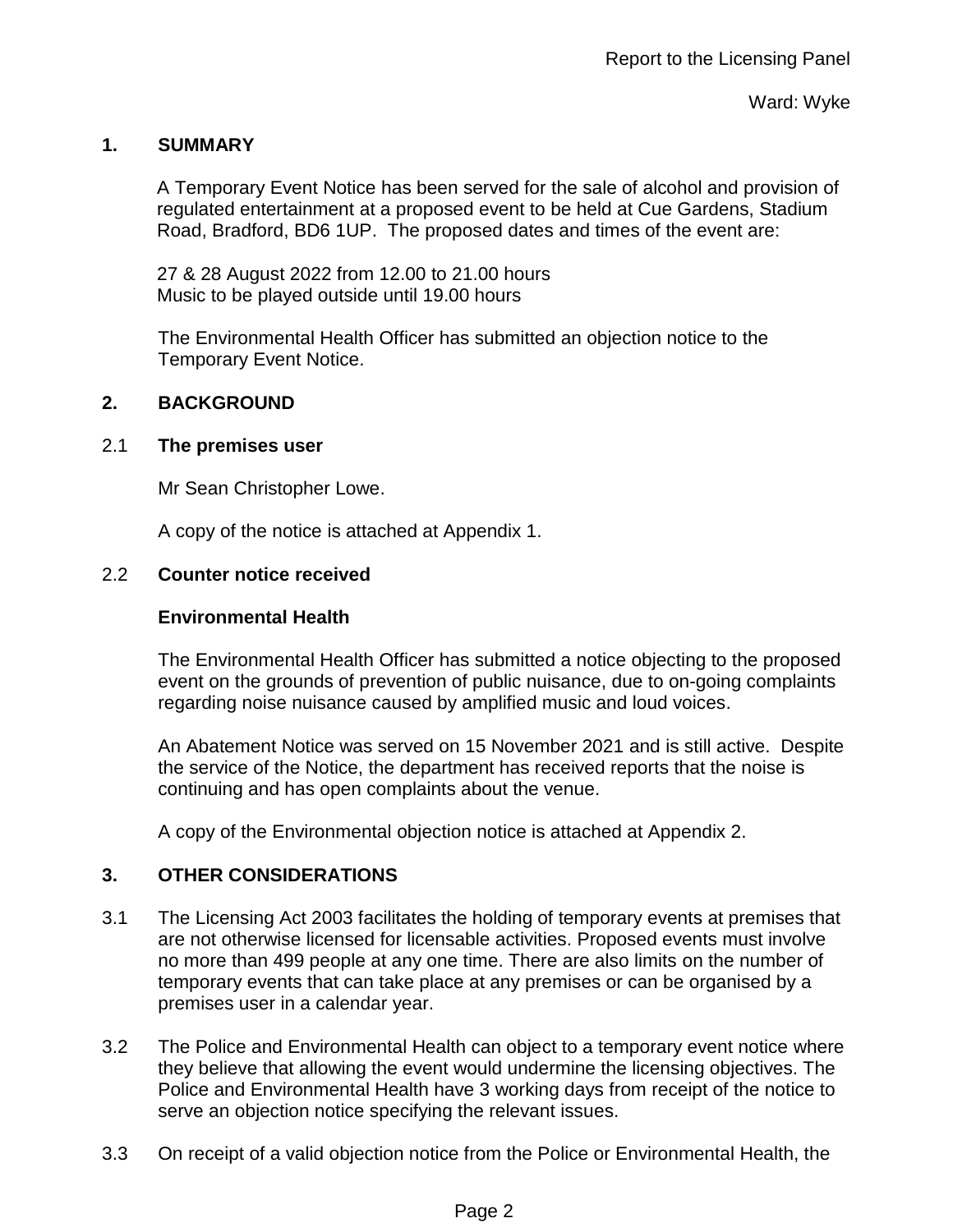Council must hold a hearing to decide whether to uphold the relevant objection. The hearing must take place at least 24 hours before the event.

If the objection notice is upheld, the Council can serve a Counter Notice preventing the event from taking place. If the objection notice is not upheld the event can take place without further formality.

### **4. FINANCIAL & RESOURCE APPRAISAL**

There are no apparent finance or resource implications.

#### **5. RISK MANAGEMENT AND GOVERNANCE ISSUES**

There are no apparent risk management or governance implications.

#### **6. LEGAL APPRAISAL**

Referred to in part 3 above.

#### **7. OTHER IMPLICATIONS**

#### **7.1 SUSTAINABILITY IMPLICATIONS**

There are no apparent sustainability implications.

#### **7.2 GREENHOUSE GAS EMISSIONS IMPACTS**

There are no apparent implications.

#### **7.3 COMMUNITY SAFETY IMPLICATIONS**

There are no apparent community safety implications.

#### **7.4 HUMAN RIGHTS ACT**

The following rights are applicable:

Article 1 - Right to peaceful enjoyment of possessions subject to the state's right to control the use of property in accordance with the general interest. The Council's powers set out in the recommendations fall within the states right. A fair balance must be struck between the public and the applicant's rights.

Article 6 - A procedural right to a fair hearing. As a counter notice preventing the event is an option, adherence to the Panels' usual procedure of affording a hearing to the premise user is very important. If the decision is to issue a counter notice, then reasons must be given.

#### **7.5 TRADE UNION**

Not applicable.